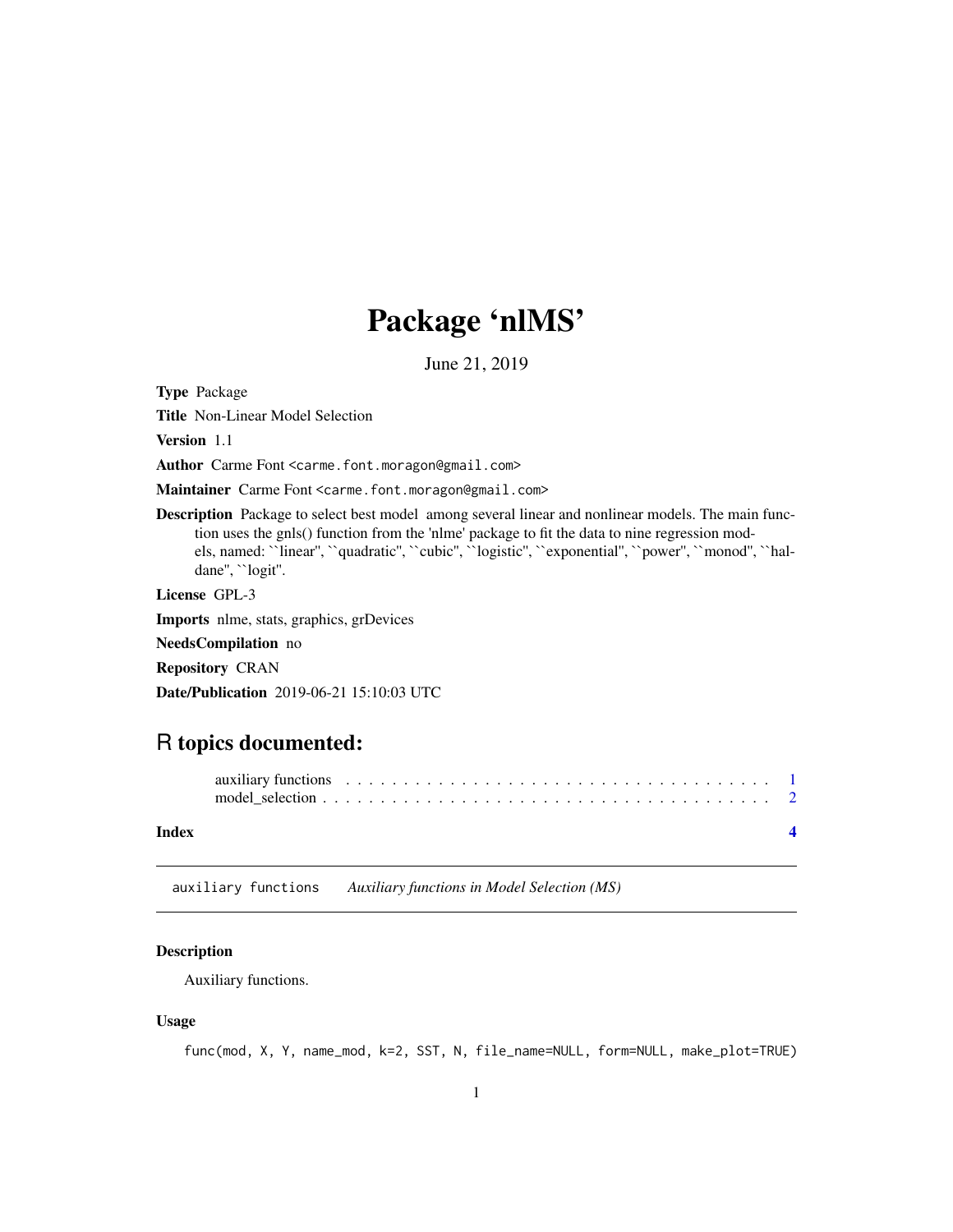#### <span id="page-1-0"></span>Arguments

| form       | An object of class formula for the regression analysis. |
|------------|---------------------------------------------------------|
| mod        | Output of gnls.                                         |
| X, Y       | Independent and dependent variables.                    |
| name_mod   | Name of the current regressionmodel preformed.          |
| k          | Number of parameters used in the regression analysis.   |
| <b>SST</b> | Total Sum of Squares.                                   |
| Ν          | X length.                                               |
| file_name  | Name of the file where to save results.                 |
| make_plot  | Boolean value.                                          |

#### Author(s)

Carme Font <carme.font.moragon@gmail.com>

model\_selection *Model Selection (MS)*

#### Description

This function fits the input data to nine regression models. It gives AIC (Akaike Information Index) and RSE (Residual Standard Error) as goodness of fit measures. The models implemented are: "linear", "quadratic", "cubic", "logistic", "exponential", "power", "monod", "haldane", "logit". For the function gnls() from the 'nlme' package is taken for all the models. Furthermore, the shapiro.test() function from the 'stats' package is used to test residuals normality. The function has been though to run over several values. This is, when 'data' is composed by several dependent variables Y.

#### Usage

```
model_selection(data=NULL, name_dir=NULL,
                name_results=NULL)
```
#### Arguments

| data         | Matrix with at least two columns. Fisrt column is taken as the X, ie the inde-<br>pendent variable. Next columns are recursevelly taken as the Y variable (depen-<br>dent). Note: in the current version X must be positive. |
|--------------|------------------------------------------------------------------------------------------------------------------------------------------------------------------------------------------------------------------------------|
| name dir     | Directory to save function results. Default is a temporary directory set by tem-<br>$pdir()$ .                                                                                                                               |
| name_results | Name of the file for the global results. Default is "nlMS_results". Note: by<br>default, the extension of the output file is .csv. You do not need to specify it.                                                            |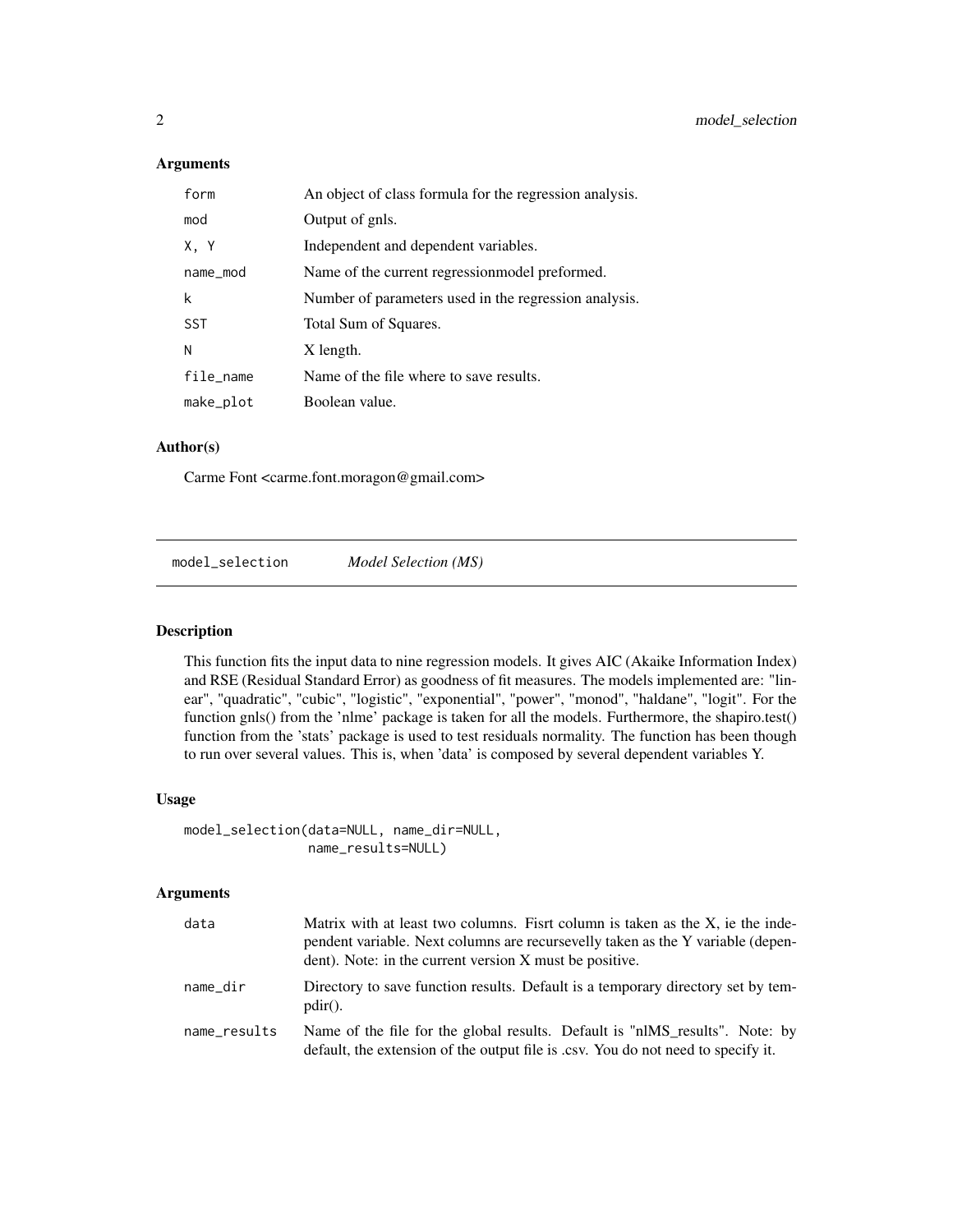#### Value

There are two kinds of outputs. First one is a .csv file, that takes its name from the argument name\_results, it consists of a table with the value of AIC, RSE and R.squared (only for linear models) for each tested model. As well a fourth row with the Saphiro.Wilk normality test result applied to the residuals. If you want to use AIC, then the resdiuals must follow a normal distribution. In case input Y data consists of more than one column, the model performs several runs always taking the same variable X as independent values.

#### Author(s)

Carme Font <carme.font.moragon@gmail.com>

#### References

The package has been tested in

Romero, F., Sabater, S., Font, C., Balcazar, J. L., Acuna, V. (2019). Desiccation events change the microbial response to gradients of wastewater effluent pollution. Water research, 151, 371-380. doi: 10.1016/j.watres.2018.12.028

Acuna, V., Casellas, M., Font, C., Romero, F., Sabater, S. (2019). Nutrient attenuation dynamics in effluent dominated watercourses. Water Research. doi: 10.1016/j.watres.2019.05.093

Sabater-Liesa, L., Montemurro, N., Font, C., Ginebreda, A., Gonzalez-Trujillo, J. D., Mingorance, N., ... Barcelo, D. (2019). The response patterns of stream biofilms to urban sewage change with exposure time and dilution. Science of The Total Environment, 674, 401-411. doi: 10.1016/j.scitotenv.2019.04.178

#### Examples

```
X<-rnorm(100)
X<-X-min(X)+0.001
Y<-rnorm(100)
model_selection(data=cbind(X, Y))
```